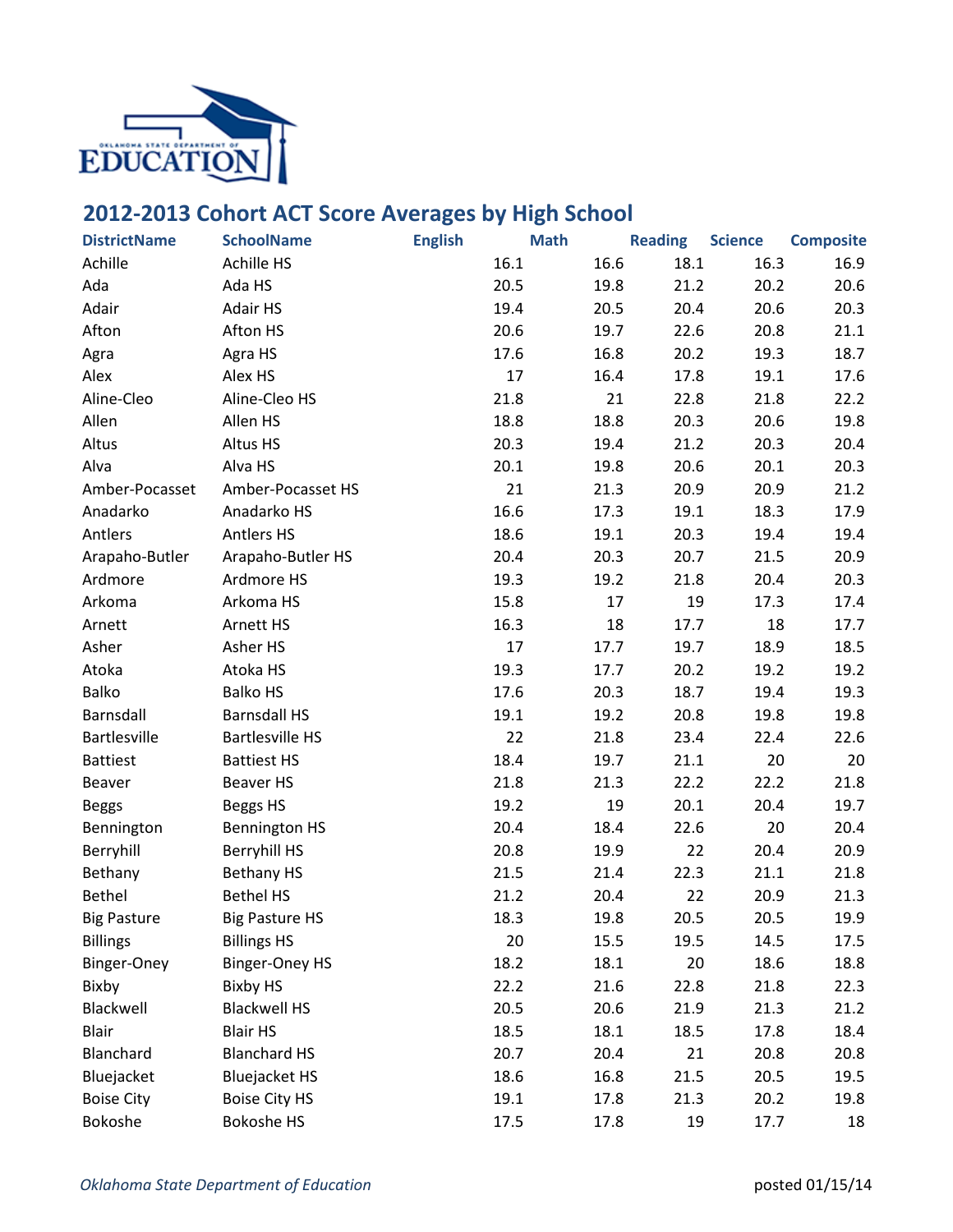| Boone-Apache                 | Apache HS                      | 16.9 | 18.2 | 18.5 | 17.6 | 18   |
|------------------------------|--------------------------------|------|------|------|------|------|
| Boswell                      | <b>Boswell HS</b>              | 17.6 | 17.7 | 19.7 | 18.3 | 18.3 |
| <b>Bowlegs</b>               | <b>Bowlegs HS</b>              | 16.9 | 17.1 | 19.5 | 18.8 | 18.2 |
| <b>Braggs</b>                | <b>Braggs HS</b>               | 15.9 | 15.6 | 15.4 | 14.3 | 15.4 |
| Bray-Doyle                   | Bray-Doyle HS                  | 18.9 | 17.1 | 19.4 | 18.3 | 18.5 |
| <b>Bridge Creek</b>          | <b>Bridge Creek HS</b>         | 19.6 | 19.2 | 21.4 | 20.6 | 20.3 |
| <b>Bristow</b>               | <b>Bristow HS</b>              | 19.1 | 18.3 | 20.9 | 19.3 | 19.5 |
| <b>Broken Arrow</b>          | <b>Broken Arrow HS</b>         | 21.3 | 21   | 22.3 | 21.5 | 21.6 |
| <b>Broken Bow</b>            | Broken Bow HS                  | 18   | 18.2 | 19.4 | 19   | 18.7 |
| <b>Buffalo</b>               | <b>Buffalo HS</b>              | 17.6 | 17.9 | 19.3 | 18.8 | 18.5 |
| <b>Buffalo Valley</b>        | <b>Buffalo Valley HS</b>       | 21.2 | 19.8 | 22.2 | 21.1 | 21.1 |
| Burlington                   | <b>Burlington HS</b>           | 21.3 | 19.8 | 22   | 21.3 | 21.2 |
| Burns Flat-Dill City         | <b>Burns Flat-Dill City HS</b> | 17.2 | 19.4 | 18.6 | 20   | 19   |
| <b>Butner</b>                | <b>Butner HS</b>               | 22.8 | 20   | 23   | 20.2 | 21.8 |
| <b>Byng</b>                  | Byng HS                        | 21.1 | 20.3 | 22.5 | 21   | 21.3 |
| Cache                        | Cache HS                       | 19.7 | 18.7 | 21.2 | 20.7 | 20.2 |
| Caddo                        | Caddo HS                       | 18.5 | 17.8 | 19.3 | 18.8 | 18.7 |
| Calera                       | Calera HS                      | 17.2 | 17.6 | 18.6 | 19.1 | 18.3 |
| Calumet                      | Calumet HS                     | 20.7 | 17.9 | 21.3 | 18   | 19.6 |
| Calvin                       | Calvin HS                      | 12.7 | 15   | 16.2 | 18.3 | 15.7 |
| Cameron                      | Cameron HS                     | 20.2 | 20.1 | 22.5 | 18.7 | 20.5 |
| Canadian                     | Canadian HS                    | 16.7 | 17.8 | 19.1 | 19.4 | 18.4 |
| Caney                        | Caney HS                       | 17.8 | 17.9 | 20.6 | 19.2 | 18.9 |
| Caney Valley                 | Caney Valley HS                | 20   | 19.7 | 22.5 | 20.9 | 21   |
| Canton                       | Canton HS                      | 20.1 | 20   | 22.9 | 21.8 | 21.5 |
| Canute                       | Canute HS                      | 19.9 | 22   | 21.7 | 21.6 | 21.3 |
| Carnegie                     | Carnegie HS                    | 19.6 | 18   | 19.4 | 19   | 19.1 |
| Carney                       | Carney HS                      | 16.6 | 18   | 18.8 | 17.8 | 17.8 |
| Cashion                      | Cashion HS                     | 19.7 | 19.2 | 19.9 | 20.4 | 19.8 |
| Catoosa                      | Catoosa HS                     | 19.3 | 18   | 20.5 | 19.4 | 19.4 |
| <b>Cave Springs</b>          | <b>Cave Springs HS</b>         | 18.5 | 18.3 | 20.3 | 20.3 | 19.5 |
| Cement                       | Cement HS                      | 16.2 | 17.3 | 18.8 | 18.4 | 17.8 |
| Central                      | Central HS                     | 17.8 | 18.2 | 18.7 | 19.5 | 18.8 |
| Central High                 | Central High HS                | 20   | 19.3 | 21.2 | 22.3 | 20.8 |
| Chandler                     | Chandler HS                    | 19.2 | 21.1 | 21.1 | 20.6 | 20.5 |
| Chattanooga                  | Chattanooga HS                 | 20   | 21.1 | 19.8 | 20.7 | 20.6 |
| Checotah                     | Checotah HS                    | 18.7 | 19   | 20.8 | 19.9 | 19.7 |
| Chelsea                      | Chelsea HS                     | 20.9 | 18.4 | 21.3 | 20.7 | 20.5 |
| Cherokee                     | Cherokee HS                    | 20.7 | 20.2 | 21.5 | 21.8 | 21.2 |
| Cheyenne                     | Cheyenne HS                    | 19.9 | 19.8 | 18.7 | 19.7 | 19.5 |
| Chickasha                    | Chickasha HS                   | 20.4 | 20.5 | 22   | 21.3 | 21.2 |
| Chisholm                     | Chisholm HS                    | 22.1 | 21.6 | 23.7 | 23.4 | 22.8 |
| Choctaw-Nicoma Pa Choctaw HS |                                | 21.1 | 20.3 | 21.8 | 21.2 | 21.2 |
| Chouteau-Mazie               | Chouteau-Mazie HS              | 20.2 | 19.3 | 19.3 | 20.7 | 20   |
| Cimarron                     | <b>Cimarron HS</b>             | 16.3 | 19.1 | 17.9 | 19.6 | 18.4 |
| Claremore                    | <b>Claremore HS</b>            | 22.1 | 20.6 | 22.7 | 21.9 | 21.9 |
| Clayton                      | Clayton HS                     | 17.8 | 17.5 | 20.6 | 19.6 | 18.9 |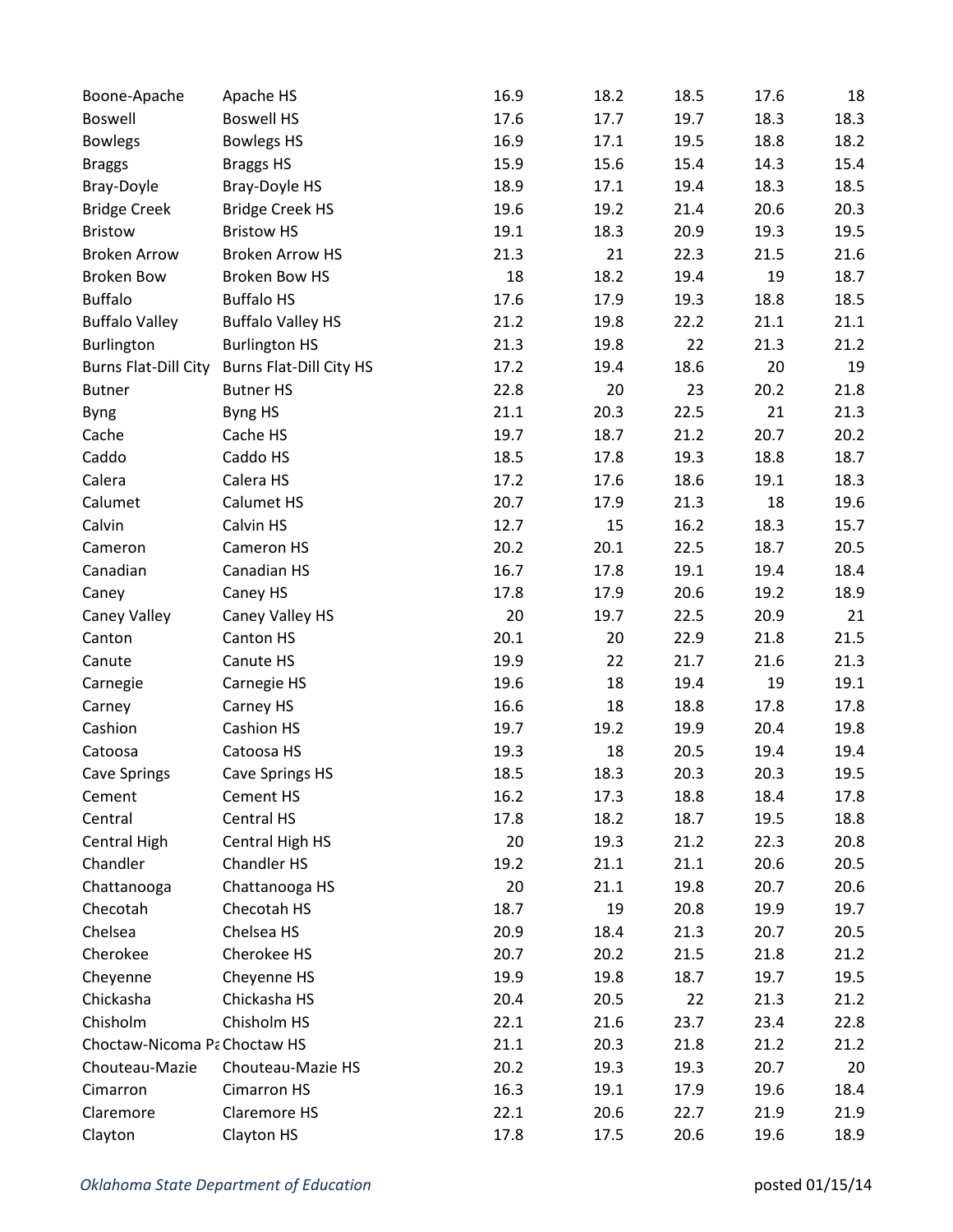| Cleveland                     | Cleveland HS                           | 19   | 18.5 | 21.2 | 19.5 | 19.7 |
|-------------------------------|----------------------------------------|------|------|------|------|------|
| Clinton                       | Clinton HS                             | 19.2 | 20.2 | 20.8 | 20.6 | 20.4 |
| Coalgate                      | Coalgate HS                            | 18.2 | 17.8 | 20.4 | 18.5 | 18.8 |
| Colbert                       | Colbert HS                             | 19.2 | 20.2 | 19.7 | 19.7 | 19.9 |
| Colcord                       | Colcord HS                             | 18.1 | 16.9 | 18.5 | 18.5 | 18.1 |
| Coleman                       | Coleman HS                             | 17.2 | 17.3 | 17.5 | 18.7 | 17.8 |
| Collinsville                  | Collinsville HS                        | 19.5 | 20.6 | 21   | 21.1 | 20.7 |
| Comanche                      | Comanche HS                            | 19.1 | 18   | 20.2 | 19.3 | 19.3 |
| Commerce                      | Commerce HS                            | 17.7 | 18.2 | 19   | 19   | 18.6 |
| Copan                         | Copan HS                               | 17.1 | 17.2 | 19.4 | 18.5 | 18.3 |
| Cordell                       | Cordell HS                             | 19.4 | 18   | 21.3 | 19.5 | 19.7 |
|                               | Covington-Douglas Covington-Douglas HS | 18.6 | 18.9 | 21.1 | 19.5 | 19.5 |
| Coweta                        | Coweta HS                              | 20.6 | 20   | 21.6 | 21.1 | 20.9 |
| Coyle                         | Coyle HS                               | 16   | 16.7 | 18.3 | 18.3 | 17.4 |
| Crescent                      | <b>Crescent HS</b>                     | 17.8 | 18.1 | 19.9 | 20.3 | 19.1 |
| Crooked Oak                   | Crooked Oak HS                         | 13.2 | 15.7 | 16.1 | 15.8 | 15.3 |
| Crowder                       | Crowder HS                             | 17.9 | 18.3 | 19.8 | 19.8 | 19.1 |
| Cushing                       | <b>Cushing HS</b>                      | 18.8 | 19.5 | 19.6 | 18.7 | 19.3 |
| Cyril                         | Cyril HS                               | 15.8 | 17.9 | 18.6 | 17.4 | 17.6 |
| Dale                          | Dale HS                                | 20.9 | 19.3 | 22.3 | 21   | 21   |
| Davenport                     | Davenport HS                           | 18.6 | 18.2 | 20.4 | 19.5 | 19.4 |
| Davidson                      | Davidson HS                            | 17.4 | 17   | 17.8 | 19.4 | 18.2 |
| Davis                         | Davis HS                               | 20.3 | 19   | 21.4 | 20.9 | 20.5 |
| Deer Creek                    | Deer Creek HS                          | 23.3 | 22.6 | 23.9 | 22.9 | 23.3 |
|                               | Deer Creek-Lamont Deer Creek-Lamont HS | 19.6 | 19.3 | 21.1 | 19.8 | 20.1 |
| Depew                         | Depew HS                               | 18   | 17.8 | 19.8 | 18.2 | 18.6 |
| Dewar                         | Dewar HS                               | 15.2 | 15.9 | 17.2 | 16.8 | 16.5 |
| Dewey                         | Dewey HS                               | 19.9 | 19.6 | 21.6 | 20.9 | 20.6 |
| Dibble                        | Dibble HS                              | 21.4 | 18.7 | 22.7 | 20.1 | 20.9 |
| Dickson                       | Dickson HS                             | 19.4 | 18.6 | 20.4 | 19.9 | 19.7 |
| Dover                         | Dover HS                               | 16.1 | 16.6 | 17.7 | 17.8 | 17.1 |
| Drummond                      | Drummond HS                            | 19.4 | 19.6 | 20.2 | 19.6 | 19.9 |
| Drumright                     | Drumright HS                           | 17.5 | 18.6 | 19   | 18.5 | 18.5 |
| Duke                          | Duke HS                                | 21.4 | 17.1 | 20.9 | 18.9 | 19.6 |
| Duncan                        | Duncan HS                              | 20.3 | 19.1 | 21.2 | 20.1 | 20.3 |
| Durant                        | Durant HS                              | 21.4 | 20.6 | 22   | 21.1 | 21.4 |
| Eagletown                     | Eagletown HS                           | 15.1 | 16.4 | 16.6 | 17   | 16.3 |
| Earlsboro                     | Earlsboro HS                           | 19.6 | 20.1 | 19.1 | 18.6 | 19.4 |
| Edmond                        | <b>Memorial HS</b>                     | 24.3 | 23.2 | 24   | 23.5 | 23.8 |
| Edmond                        | North HS                               | 24.2 | 24   | 24.6 | 24.2 | 24.4 |
| Edmond                        | Santa Fe HS                            | 22.2 | 21.9 | 22.8 | 22.5 | 22.5 |
| El Reno                       | El Reno HS                             | 17.9 | 19.1 | 19.6 | 19.4 | 19.1 |
| Eldorado                      | Eldorado HS                            | 16.6 | 18   | 19.6 | 17.6 | 18.2 |
| Elgin                         | Elgin HS                               | 20.9 | 19.6 | 21.5 | 20.8 | 20.8 |
| Elk City                      | Elk City HS                            | 19.3 | 19.9 | 20.9 | 20.8 | 20.3 |
| Elmore City-Pernell Senior HS |                                        | 21.2 | 20   | 22.1 | 20.8 | 21.2 |
| Empire                        | <b>Empire HS</b>                       | 17.5 | 18.3 | 19.6 | 19.4 | 18.9 |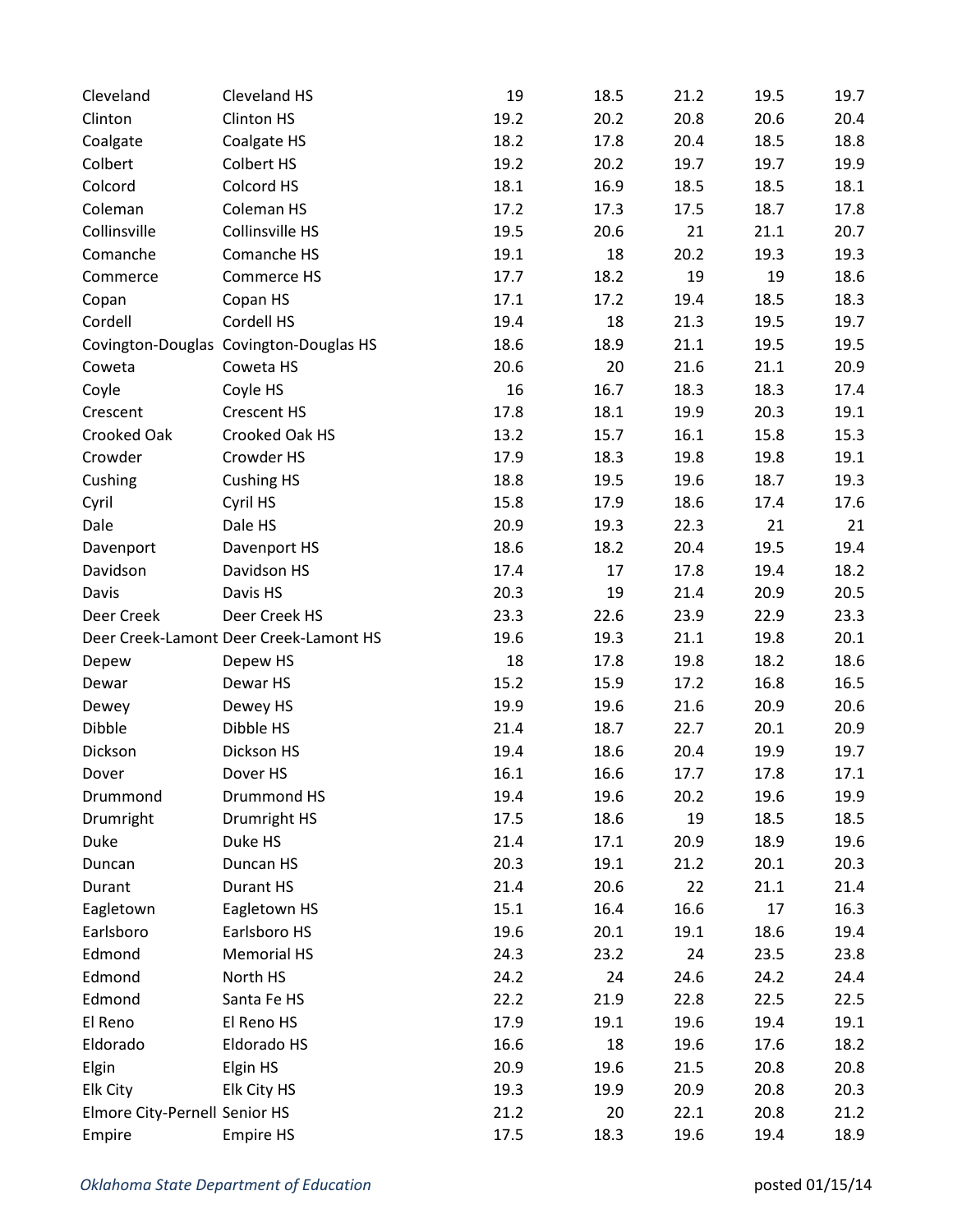| Enid        | Enid HS                                | 20.7 | 20.1 | 22.2 | 21   | 21.2 |
|-------------|----------------------------------------|------|------|------|------|------|
| Erick       | Erick HS                               | 21.1 | 18.9 | 22.1 | 19.6 | 20.5 |
| Eufaula     | Eufaula HS                             | 19.5 | 17.9 | 19.4 | 19.4 | 19.1 |
| Fairland    | <b>Fairland HS</b>                     | 19.6 | 20   | 21.1 | 20.3 | 20.5 |
| Fairview    | <b>Fairview HS</b>                     | 22.4 | 22.4 | 23.3 | 22.8 | 22.9 |
| Fargo       | Fargo HS                               | 17.2 | 18   | 19.2 | 18.3 | 18.3 |
| Felt        | Felt HS                                | 18.3 | 22   | 19   | 19   | 20   |
| Fletcher    | Fletcher HS                            | 20.8 | 20.6 | 21.6 | 21.6 | 21.2 |
| Forgan      | Forgan HS                              | 20.3 | 19.9 | 22.1 | 20.4 | 20.9 |
|             | Fort Cobb-Broxton Fort Cobb-Broxton HS | 20.9 | 19.8 | 22.5 | 21.1 | 21.2 |
| Fort Gibson | Fort Gibson HS                         | 21.7 | 20.4 | 22.4 | 21.4 | 21.6 |
| Fort Supply | Fort Supply HS                         | 18   | 18   | 20.3 | 16.2 | 18.3 |
| Fort Towson | Fort Towson HS                         | 16.6 | 16.8 | 18.2 | 17.9 | 17.6 |
| Fox         | Fox HS                                 | 17   | 18.6 | 20.3 | 18.9 | 18.8 |
| Foyil       | Foyil HS                               | 18.8 | 18.3 | 19   | 19.9 | 19.1 |
| Frederick   | Frederick HS                           | 17.1 | 18.2 | 19.8 | 18.4 | 18.5 |
| Freedom     | Freedom HS                             | 18   | 16.5 | 23   | 17.5 | 19   |
| Frontier    | <b>Frontier HS</b>                     | 19.3 | 19.4 | 21.3 | 19.8 | 20.1 |
| Gage        | Gage HS                                | 14.8 | 16   | 20.3 | 17   | 17   |
| Gans        | Gans HS                                | 16.7 | 17.2 | 19.2 | 18.4 | 17.9 |
| Garber      | Garber HS                              | 21.3 | 21.3 | 20   | 20.2 | 20.8 |
| Geary       | Geary HS                               | 15.8 | 16.9 | 17.1 | 18.2 | 17.2 |
| Geronimo    | Geronimo HS                            | 20   | 19.3 | 22.4 | 21.5 | 21   |
| Glencoe     | Glencoe HS                             | 19.7 | 19.3 | 21.3 | 21.1 | 20.4 |
| Glenpool    | Glenpool HS                            | 20.4 | 19.9 | 20.9 | 20.6 | 20.6 |
| Goodwell    | Goodwell HS                            | 20.6 | 20.8 | 21.6 | 21.4 | 21.1 |
| Gore        | Gore HS                                | 17.8 | 18   | 18.9 | 19.2 | 18.5 |
| Gracemont   | <b>Gracemont HS</b>                    | 19.3 | 19.5 | 18.7 | 19.3 | 19.3 |
| Graham      | Graham HS                              | 19.6 | 17.4 | 20.9 | 18.5 | 19.2 |
| Grandfield  | Grandfield HS                          | 18.1 | 17.1 | 18.6 | 18.3 | 18.1 |
| Granite     | <b>Granite HS</b>                      | 19.9 | 17.1 | 21.1 | 18.6 | 19.5 |
| Grove       | Grove HS                               | 20.6 | 20.3 | 21.9 | 21.4 | 21.2 |
| Guthrie     | Guthrie HS                             | 19.1 | 19.2 | 20.4 | 20   | 19.8 |
| Guymon      | Guymon HS                              | 17.4 | 17.9 | 19.2 | 18.8 | 18.4 |
| Haileyville | Haileyville HS                         | 15.6 | 16.9 | 18.3 | 18.1 | 17.2 |
| Hammon      | Hammon HS                              | 18.8 | 19.2 | 21.4 | 19.8 | 19.9 |
| Hanna       | Hanna HS                               | 22.1 | 19   | 24.5 | 22.1 | 22.1 |
| Hardesty    | Hardesty HS                            | 20   | 19.9 | 22.9 | 22.4 | 21.3 |
| Harrah      | Harrah HS                              | 17.9 | 18   | 19.6 | 18.9 | 18.8 |
| Hartshorne  | Hartshorne HS                          | 19.4 | 17.5 | 19.8 | 19.8 | 19.3 |
| Haskell     | Haskell HS                             | 18.1 | 17.2 | 19.7 | 19.7 | 18.8 |
| Haworth     | Haworth HS                             | 17.6 | 18.3 | 19.6 | 20.1 | 19.1 |
| Healdton    | <b>Healdton HS</b>                     | 19.8 | 18.8 | 20.5 | 19.5 | 19.8 |
| Heavener    | Heavener HS                            | 17.1 | 17.2 | 20.1 | 18.1 | 18.3 |
| Hennessey   | Hennessey HS                           | 19   | 19.1 | 20.5 | 19.3 | 19.6 |
| Henryetta   | Henryetta HS                           | 20   | 18.3 | 20.8 | 20.2 | 19.9 |
| Hilldale    | Hilldale HS                            | 19.3 | 19.5 | 20.4 | 20.6 | 20.1 |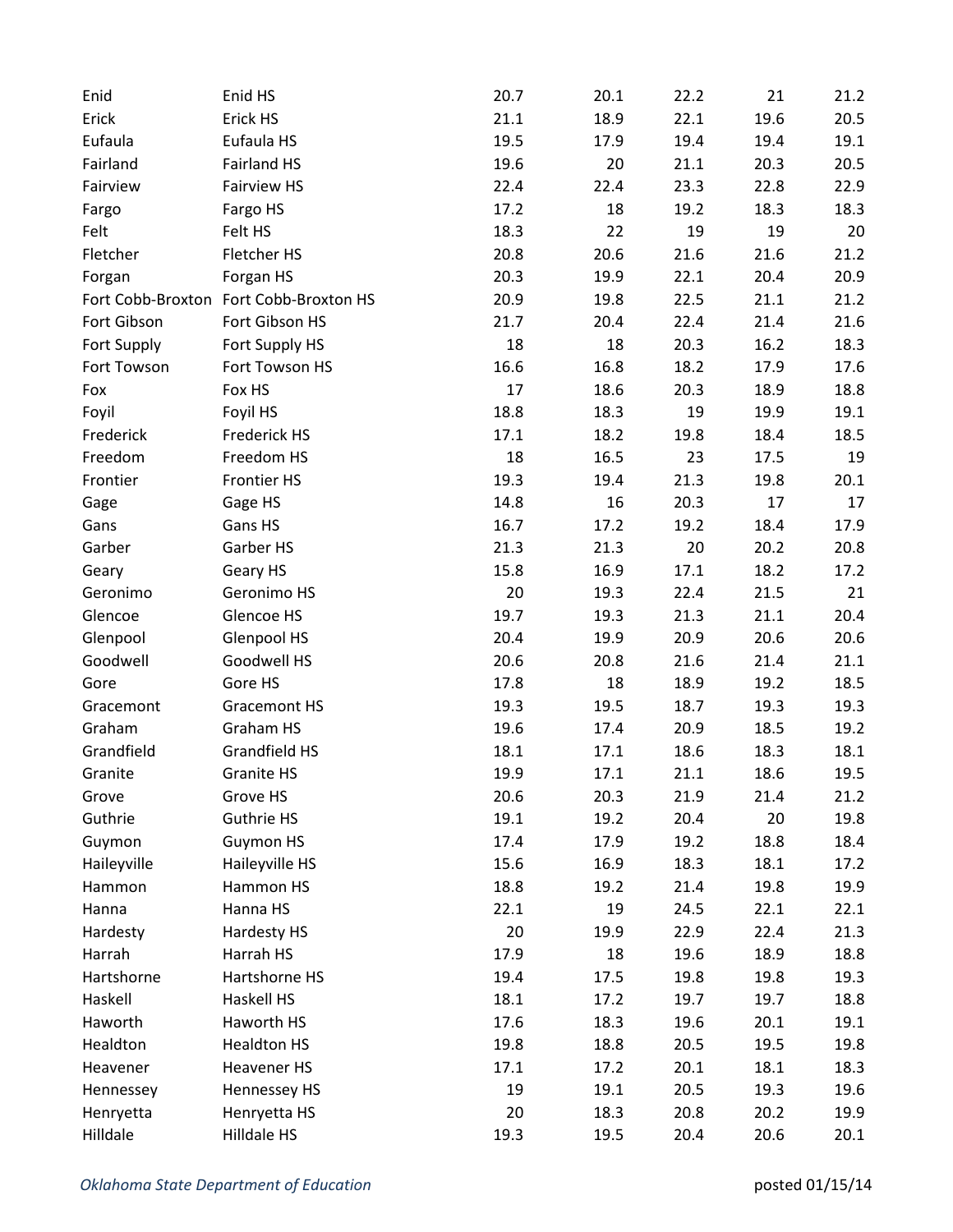| Hinton            | Hinton HS             | 19   | 19.2 | 19.9 | 19.7 | 19.6 |
|-------------------|-----------------------|------|------|------|------|------|
| Hobart            | Hobart HS             | 20.2 | 19   | 19.9 | 19.4 | 19.8 |
| Holdenville       | Holdenville HS        | 20.1 | 18.5 | 20.6 | 19.9 | 19.9 |
| Hollis            | <b>Hollis HS</b>      | 17.1 | 16   | 19.5 | 16.7 | 17.5 |
| Hominy            | Hominy HS             | 16   | 16.4 | 17.6 | 18.7 | 17.3 |
| Hooker            | Hooker HS             | 18.5 | 19.5 | 20.3 | 19.2 | 19.5 |
| Howe              | Howe HS               | 18.9 | 17.6 | 20.5 | 17.7 | 18.7 |
| Hugo              | Hugo HS               | 18.1 | 17.9 | 20.3 | 18.3 | 18.8 |
| Hulbert           | Hulbert Jr-Sr HS (Sr) | 17.3 | 17   | 19.1 | 18.4 | 18.1 |
| Hydro-Eakly       | Hydro-Eakly HS        | 18.8 | 18.7 | 20.8 | 20.1 | 19.7 |
| Idabel            | <b>Idabel HS</b>      | 19.6 | 18.4 | 20.2 | 20.2 | 19.7 |
| Indiahoma         | Indiahoma HS          | 21.3 | 18   | 21.4 | 20.6 | 20.6 |
| Indianola         | Indianola HS          | 15.9 | 15.9 | 16.3 | 16.6 | 16.4 |
| Inola             | Inola HS              | 19.1 | 18.5 | 20.1 | 20.2 | 19.7 |
| Jay               | Jay HS                | 18.2 | 18.1 | 19.3 | 19.1 | 18.8 |
| Jenks             | Jenks HS              | 23.7 | 23.1 | 24.2 | 23   | 23.7 |
| Jones             | Jones HS              | 20.9 | 19.3 | 22.2 | 21   | 21   |
| Kansas            | Kansas HS             | 17.1 | 18.4 | 19   | 19.3 | 18.6 |
| Kellyville        | Kellyville HS         | 20.6 | 20.2 | 21   | 20.8 | 20.8 |
| Keota             | Keota HS              | 15.9 | 16.8 | 18.3 | 17.7 | 17.3 |
| Ketchum           | Ketchum HS            | 19.3 | 19.5 | 21.5 | 20.2 | 20.4 |
| Keys              | Keys HS               | 19.3 | 18.2 | 20.7 | 20.1 | 19.7 |
| Kiefer            | Kiefer HS             | 18.6 | 18.9 | 20.3 | 20   | 19.5 |
| Kingfisher        | Kingfisher HS         | 20.1 | 19.6 | 21.7 | 21.2 | 20.8 |
| Kingston          | Kingston HS           | 19.8 | 19   | 21.5 | 19.5 | 20   |
| Kinta             | Kinta HS              | 16   | 16.6 | 17.5 | 17.1 | 16.9 |
| Kiowa             | Kiowa HS              | 17.8 | 18.6 | 18.7 | 19.8 | 18.9 |
| Konawa            | Konawa HS             | 19.8 | 19.1 | 21.7 | 20.3 | 20.3 |
| Kremlin-Hillsdale | Kremlin-Hillsdale HS  | 18.6 | 18.2 | 20.3 | 19.7 | 19.5 |
| Latta             | Latta HS              | 20.4 | 20.8 | 21.4 | 20.9 | 21   |
| Laverne           | Laverne HS            | 18   | 19.8 | 19.6 | 19.7 | 19.5 |
| Lawton            | Eisenhower HS         | 20.2 | 20.8 | 21.6 | 21.2 | 21.1 |
| Lawton            | Lawton HS             | 19.8 | 19.4 | 21.3 | 20.4 | 20.3 |
| Lawton            | Macarthur HS          | 20.2 | 19.8 | 21.2 | 20.8 | 20.6 |
| Le Flore          | Leflore HS            | 16.9 | 17.2 | 17.8 | 17   | 17.5 |
| Leedey            | Leedey HS             | 19.5 | 19.5 | 19.8 | 19.8 | 19.9 |
| Lexington         | Lexington HS          | 19.1 | 18.8 | 21.2 | 20.1 | 19.9 |
| Liberty           | Liberty HS            | 19   | 17.8 | 19.6 | 19.1 | 19   |
| Lindsay           | Lindsay HS            | 20.9 | 20.8 | 21.9 | 20.7 | 21.3 |
| Little Axe        | Little Axe HS         | 20   | 19   | 20.8 | 20.3 | 20.3 |
| Locust Grove      | Locust Grove HS       | 18.3 | 18.3 | 19.8 | 19.1 | 19   |
| Lomega            | Lomega HS             | 20.3 | 20.3 | 22.1 | 21.4 | 21.1 |
| Lone Grove        | Lone Grove HS         | 20.9 | 21.2 | 21.7 | 21.9 | 21.5 |
| Lone Wolf         | Lone Wolf HS          | 21   | 23   | 26   | 25   | 24   |
| Lookeba Sickles   | Lookeba-Sickles HS    | 21.8 | 20.1 | 23.4 | 23.5 | 22.3 |
| Luther            | Luther HS             | 17.7 | 17.8 | 19.7 | 19   | 18.7 |
| Macomb            | Macomb HS             | 18.5 | 18.2 | 20.3 | 19.8 | 19.4 |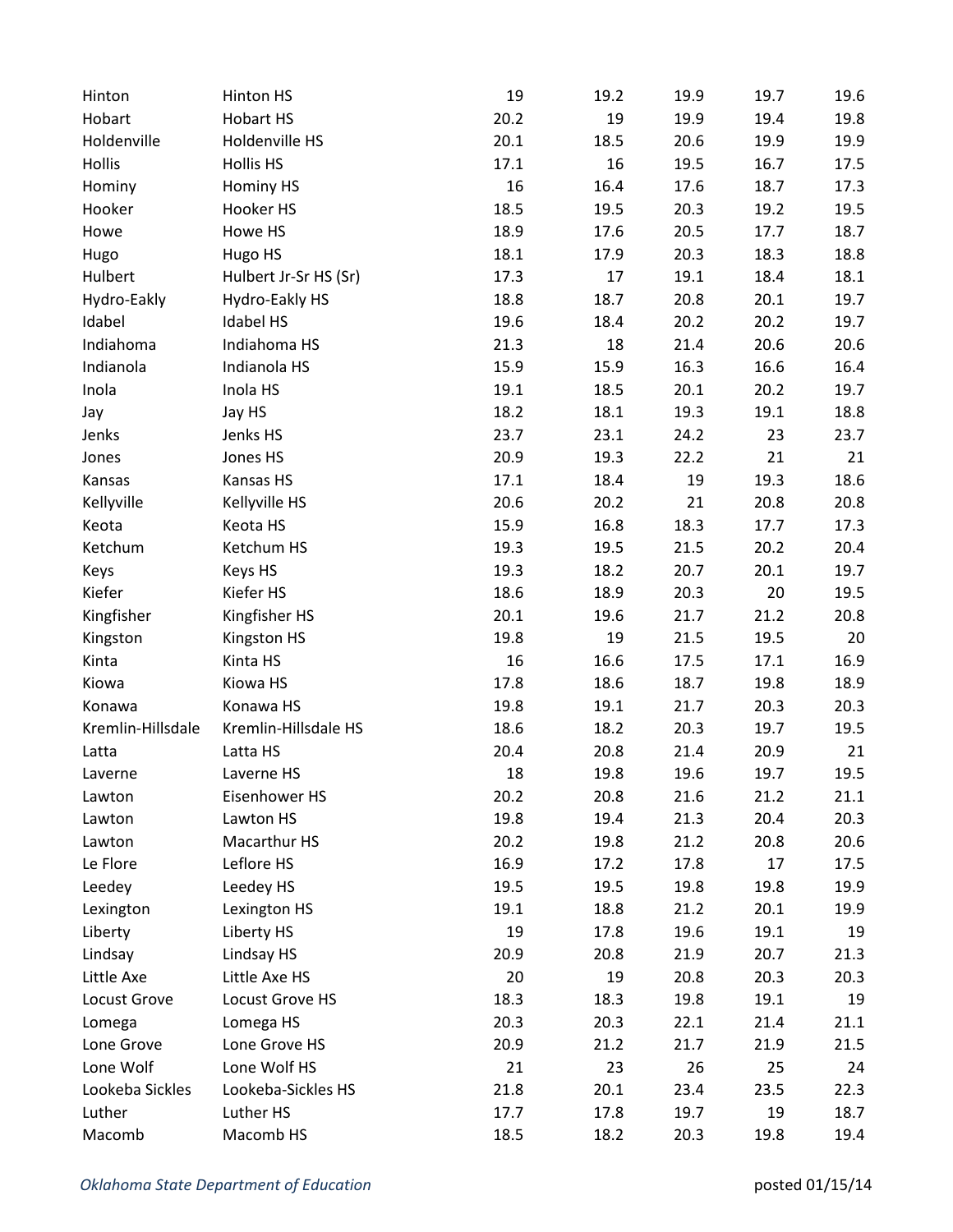| Madill                              | Madill HS                                 | 19.1 | 19   | 19.9 | 20.4 | 19.7 |
|-------------------------------------|-------------------------------------------|------|------|------|------|------|
| Mangum                              | Mangum HS                                 | 18.3 | 19.6 | 19.5 | 19.5 | 19.3 |
| Mannford                            | Mannford HS                               | 20.5 | 19.9 | 21.5 | 21.3 | 20.9 |
| Marietta                            | Marietta HS                               | 17.7 | 17.7 | 18.5 | 19.1 | 18.4 |
| Marlow                              | Marlow HS                                 | 21.8 | 20.4 | 22.9 | 22   | 21.9 |
| Mason                               | Mason HS                                  | 15.9 | 16.7 | 17.6 | 18.4 | 17.1 |
| Maud                                | Maud HS                                   | 18.8 | 18   | 21.8 | 19.8 | 19.6 |
| Maysville                           | Maysville HS                              | 22.1 | 20.6 | 23.1 | 19   | 21.4 |
| McAlester                           | McAlester HS                              | 20.8 | 19.6 | 21.1 | 20.3 | 20.6 |
| McCurtain                           | <b>McCurtain HS</b>                       | 14.4 | 16.7 | 17.2 | 17.3 | 16.5 |
| McLoud                              | McLoud HS                                 | 19.5 | 20.4 | 21.3 | 21.4 | 20.7 |
| Medford                             | Medford HS                                | 17.9 | 18.8 | 20.9 | 18.1 | 19   |
| Meeker                              | Meeker HS                                 | 18.1 | 18.9 | 19.8 | 20.1 | 19.4 |
| Merritt                             | Merritt HS                                | 18.7 | 21.6 | 21.1 | 20.4 | 20.6 |
| Miami                               | Miami HS                                  | 21   | 19.4 | 21.5 | 20.7 | 20.7 |
| Midway                              | Midway HS                                 | 17.4 | 17.8 | 20.3 | 19.2 | 18.9 |
| Midwest City-Del Ci Carl Albert HS  |                                           | 20.4 | 20.2 | 21.3 | 20.7 | 20.8 |
| Midwest City-Del Ci Del City HS     |                                           | 17.1 | 17.7 | 19   | 19   | 18.3 |
| Midwest City-Del Ci Midwest City HS |                                           | 18.3 | 18.7 | 19.5 | 19.6 | 19.2 |
| Milburn                             | Milburn HS                                | 20.2 | 18.1 | 21.3 | 18.2 | 19.4 |
| Mill Creek                          | Mill Creek HS                             | 17   | 16.5 | 20   | 20   | 18.5 |
| Millwood                            | Millwood HS                               | 16   | 16.4 | 18.1 | 17.5 | 17.1 |
| Minco                               | Minco HS                                  | 17.7 | 18.8 | 19.1 | 20   | 19   |
| Moore                               | Moore HS                                  | 20.7 | 20.7 | 22   | 21.4 | 21.3 |
| Moore                               | Southmoore HS                             | 21.3 | 21.3 | 22.1 | 21.9 | 21.8 |
| Moore                               | Westmoore HS                              | 22.1 | 21.8 | 22.5 | 22.4 | 22.4 |
| Mooreland                           | Senior HS                                 | 17.5 | 18.1 | 18.7 | 16.8 | 17.9 |
| Morris                              | Morris HS                                 | 19.4 | 18.4 | 19.9 | 19.5 | 19.4 |
| Morrison                            | Morrison HS                               | 18.9 | 20.3 | 21   | 19.4 | 19.9 |
| Moss                                | Moss HS                                   | 16.4 | 16.5 | 17.2 | 18.1 | 17.1 |
| Mounds                              | Mounds HS                                 | 18.3 | 18.2 | 19.5 | 19.5 | 19   |
|                                     | Mountain View-Got Mountain View-Gotebo HS | 19.4 | 19.3 | 22.8 | 20.8 | 20.7 |
| Moyers                              | Moyers HS                                 | 13.1 | 16.1 | 16.2 | 18.9 | 16.3 |
| Muldrow                             | Muldrow HS                                | 20   | 19.4 | 21.2 | 20.6 | 20.4 |
| Mulhall-Orlando                     | Mulhall-Orlando HS                        | 22.7 | 22.2 | 23.6 | 22.8 | 22.9 |
| Muskogee                            | Muskogee HS                               | 18.3 | 18.7 | 20.5 | 19.4 | 19.4 |
| Mustang                             | <b>Mustang HS</b>                         | 21.7 | 20.8 | 22.1 | 21.7 | 21.7 |
| Navajo                              | Navajo HS                                 | 20.4 | 21.1 | 22.1 | 20.8 | 21.1 |
| New Lima                            | New Lima HS                               | 16.9 | 19   | 20.6 | 17.7 | 18.7 |
| Newcastle                           | Newcastle HS                              | 19.3 | 19.8 | 20.6 | 19.8 | 20   |
| Ninnekah                            | Senior HS                                 | 17.3 | 18.4 | 20.7 | 19.3 | 19   |
| Noble                               | Noble HS                                  | 20.1 | 19.8 | 22   | 21   | 20.8 |
| Norman                              | Norman HS                                 | 22.2 | 21.7 | 23   | 22.1 | 22.4 |
| Norman                              | Norman North HS                           | 22.5 | 22.7 | 23.2 | 22.7 | 22.9 |
| Nowata                              | Nowata HS                                 | 18.3 | 19.1 | 19.4 | 19.7 | 19.3 |
| Oaks-Mission                        | Oaks-Mission HS                           | 16.8 | 15.4 | 19.8 | 17.5 | 17.6 |
| Oilton                              | Oilton HS                                 | 16.8 | 16.7 | 19.8 | 17.8 | 17.7 |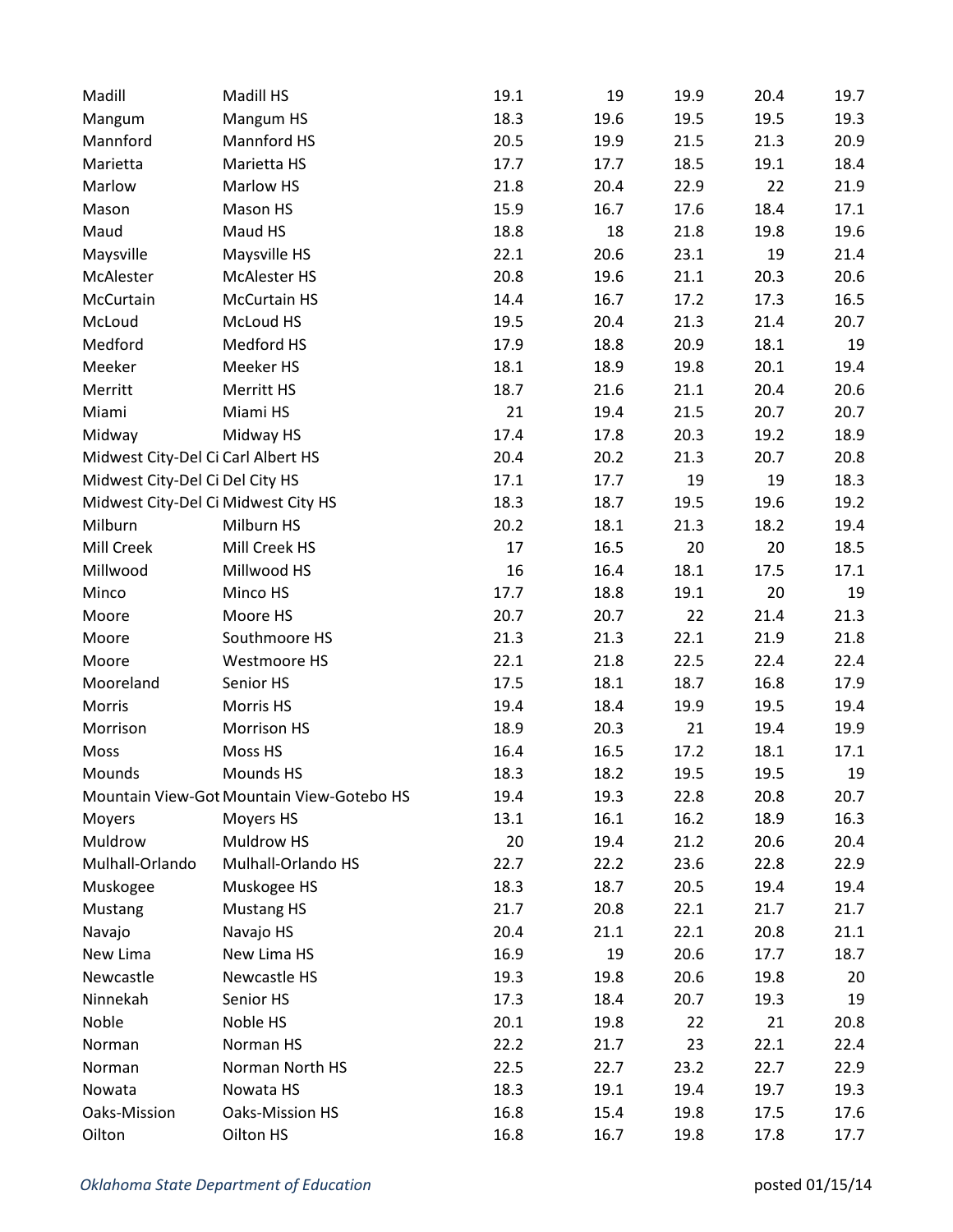| Okarche                               | Okarche HS                                     | 23.2 | 23.9 | 23.8 | 23.7 | 23.8 |
|---------------------------------------|------------------------------------------------|------|------|------|------|------|
| Okay                                  | Okay HS                                        | 18.9 | 18.8 | 21.1 | 20.8 | 20   |
| Okc Charter: Astec (Astec Charter HS  |                                                | 16.3 | 17.6 | 18.4 | 17.9 | 17.7 |
|                                       | Okc Charter: Dove SDove Science Academy (Ok    | 19.7 | 21.1 | 20   | 20.2 | 20.5 |
|                                       | Okc Charter: Hardin Harding Charter Preparator | 22.3 | 21.6 | 22.4 | 22.3 | 22.2 |
|                                       | Okc Charter: Hardin Harding Fine Arts Academy  | 22.4 | 19.6 | 22.8 | 21.1 | 21.6 |
| Okc Charter: Santa ISanta Fe South HS |                                                | 15.1 | 16.6 | 16.7 | 17.2 | 16.5 |
|                                       | Okc Charter: Seewo Justice A.W.Seeworth Acac   | 12   | 12   | 15   | 11.5 | 12.5 |
| Okeene                                | Okeene Jr-Sr HS (Sr)                           | 19.6 | 22.3 | 19.4 | 20.9 | 20.6 |
| Okemah                                | Okemah HS                                      | 18.4 | 17.6 | 20.8 | 18.7 | 19   |
| Oklahoma City                         | Capitol Hill HS                                | 14.8 | 16.6 | 16.6 | 17.5 | 16.5 |
| Oklahoma City                         | Classen HS Of Advanced St                      | 25.8 | 23.4 | 25.7 | 24.5 | 24.9 |
| Oklahoma City                         | Douglass HS                                    | 12.4 | 14.7 | 14.2 | 14.6 | 14.1 |
| Oklahoma City                         | Emerson Alternative Ed.(Hs                     | 14.3 | 15.7 | 15.4 | 16.5 | 15.6 |
| Oklahoma City                         | John Marshall HS                               | 17   | 16   | 17.9 | 18.1 | 17.4 |
| Oklahoma City                         | Northeast HS                                   | 17.2 | 16.7 | 18.4 | 18   | 17.7 |
| Oklahoma City                         | Northwest Classen HS                           | 15.5 | 16.9 | 17.3 | 17.5 | 16.9 |
| Oklahoma City                         | Oklahoma Centennial HS                         | 14   | 15.6 | 16   | 16.8 | 15.7 |
| Oklahoma City                         | Southeast HS                                   | 18.3 | 18.9 | 19.7 | 19.4 | 19.2 |
| Oklahoma City                         | <b>Star Spencer HS</b>                         | 12.8 | 15.2 | 15.1 | 15.2 | 14.7 |
| Oklahoma City                         | U.S.Grant HS                                   | 15.8 | 16.8 | 17.3 | 17.2 | 16.9 |
| Oklahoma Union                        | Oklahoma Union HS                              | 18.1 | 18.6 | 19.5 | 19.2 | 19   |
| Okmulgee                              | Okmulgee HS                                    | 17   | 17.7 | 18.4 | 17.4 | 17.7 |
| Oktaha                                | Oktaha HS                                      | 17.7 | 19.1 | 19.5 | 18.6 | 18.8 |
| Olive                                 | Olive HS                                       | 19.6 | 19.5 | 20.1 | 20.8 | 20.1 |
| Olustee                               | Olustee HS                                     | 17.6 | 17.7 | 19.6 | 18.5 | 18.4 |
| Oologah-Talala                        | Oologah-Talala HS                              | 21.3 | 20.7 | 22.3 | 22   | 21.7 |
| Owasso                                | Owasso HS                                      | 22   | 22.1 | 22.7 | 22.3 | 22.4 |
| Paden                                 | Paden HS                                       | 17.2 | 17.7 | 17.8 | 19.3 | 18   |
| Panama                                | Panama HS                                      | 19.2 | 17.8 | 20.6 | 18.7 | 19.2 |
| Panola                                | Panola HS                                      | 21.3 | 16.3 | 21.5 | 19.8 | 20   |
| Paoli                                 | Paoli HS                                       | 17.2 | 19.7 | 20.6 | 19.3 | 19.4 |
| Pauls Valley                          | Pauls Valley HS                                | 18.9 | 19   | 19.6 | 19.3 | 19.3 |
| Pawhuska                              | Pawhuska HS                                    | 17.9 | 18.4 | 19.6 | 18.9 | 18.9 |
| Pawnee                                | Pawnee HS                                      | 17.8 | 19.2 | 19.6 | 20.4 | 19.3 |
| Perkins-Tryon                         | Perkins-Tryon HS                               | 20.6 | 20   | 22.7 | 21.5 | 21.3 |
| Perry                                 | Perry HS                                       | 21.3 | 19.4 | 21.4 | 20.8 | 20.9 |
| Piedmont                              | Piedmont HS                                    | 22.5 | 21.4 | 22.9 | 22.3 | 22.4 |
|                                       | Pioneer-Pleasant Va Pioneer-Pleasant Vale HS   | 18.9 | 19.3 | 20.6 | 20.1 | 19.9 |
| Pittsburg                             | Pittsburg HS                                   | 21.3 | 20.3 | 22   | 21.4 | 21.1 |
| Plainview                             | Plainview HS                                   | 21.7 | 21.7 | 23.2 | 21.9 | 22.3 |
| Pocola                                | Pocola HS                                      | 19.4 | 18.1 | 21.6 | 19.6 | 19.8 |
| Ponca City                            | Ponca City HS                                  | 20.6 | 21   | 22   | 21.7 | 21.4 |
|                                       | Pond Creek-Hunter Pond Creek-Hunter HS         | 18.3 | 18   | 20.4 | 19.5 | 19.2 |
|                                       | Porter Consolidated Porter Consolidated HS     | 16.3 | 16.6 | 18.1 | 19.2 | 17.6 |
| Porum                                 | Porum HS                                       | 16.1 | 15.8 | 17.4 | 17.2 | 16.8 |
| Poteau                                | Poteau HS                                      | 20.9 | 19.5 | 22   | 20.6 | 20.9 |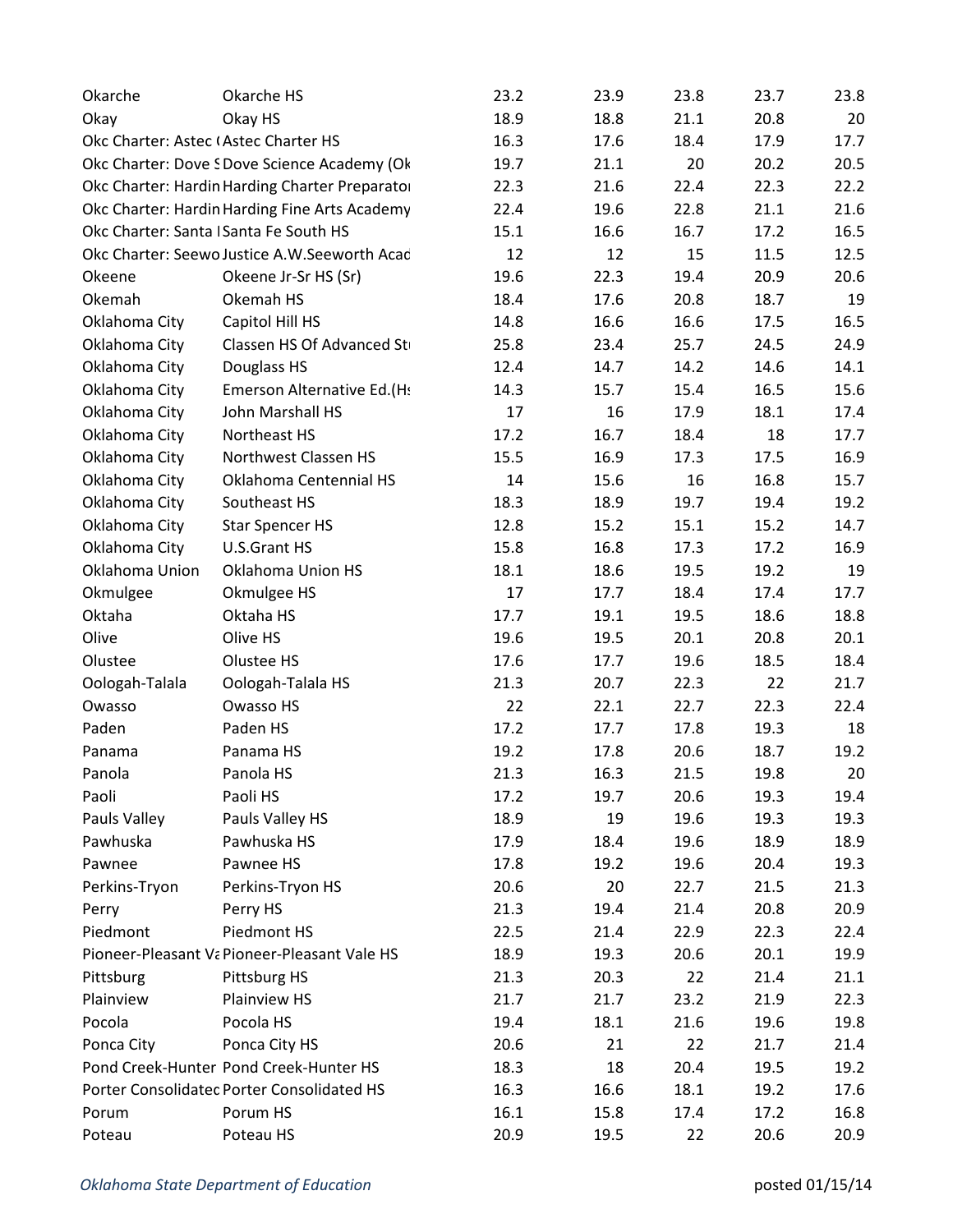| Prague              | Prague HS                | 19.4 | 19.1 | 20.3 | 20.1 | 19.9 |
|---------------------|--------------------------|------|------|------|------|------|
| Preston             | Preston HS               | 20.2 | 19.8 | 20.2 | 20   | 20.3 |
| Prue                | Prue HS                  | 14.4 | 16   | 16.5 | 18.7 | 16.3 |
| Pryor               | Pryor HS                 | 21.1 | 19.9 | 22.4 | 22   | 21.5 |
| Purcell             | Purcell HS               | 20.7 | 20.3 | 22.4 | 20.7 | 21.1 |
| <b>Putnam City</b>  | Putnam City HS           | 18.6 | 18.5 | 19.9 | 19.3 | 19.2 |
| Putnam City         | Putnam City North HS     | 20.7 | 20.7 | 21.7 | 21.1 | 21.2 |
| Putnam City         | Putnam City West HS      | 18.4 | 19.1 | 19.5 | 19.4 | 19.3 |
| Quapaw              | Quapaw HS                | 17.9 | 18.4 | 20.1 | 18.6 | 18.8 |
| Quinton             | <b>Quinton HS</b>        | 18.9 | 18.3 | 21.3 | 18.6 | 19.5 |
| Rattan              | Rattan HS                | 17.9 | 17.7 | 18.7 | 19.7 | 18.7 |
| Red Oak             | Red Oak HS               | 20.6 | 17.2 | 20.3 | 17.5 | 19.1 |
| Reydon              | Reydon HS                | 17.8 | 19.5 | 22   | 21   | 20.3 |
| Ringling            | <b>Ringling HS</b>       | 16.8 | 16.5 | 18.8 | 17.3 | 17.5 |
| Ringwood            | Ringwood HS              | 20.4 | 21.5 | 22.7 | 20.5 | 21.4 |
| Ripley              | <b>Ripley HS</b>         | 20.3 | 21.2 | 21.7 | 21.5 | 21.1 |
| <b>Rock Creek</b>   | <b>Rock Creek HS</b>     | 18.5 | 18.9 | 20   | 19.8 | 19.5 |
| Roff                | Roff HS                  | 18.4 | 17.9 | 19   | 19.1 | 18.8 |
| Roland              | Roland HS                | 18.1 | 18   | 20.1 | 19.2 | 19   |
| <b>Rush Springs</b> | <b>Rush Springs HS</b>   | 18.9 | 18.3 | 19.3 | 19.3 | 19.1 |
| Ryan                | Ryan HS                  | 19.7 | 18.8 | 19.2 | 20.7 | 19.7 |
| Salina              | Salina HS                | 19.1 | 17.4 | 20.4 | 19.8 | 19.3 |
| Sallisaw            | Sallisaw HS              | 19.7 | 18.9 | 20.3 | 19.6 | 19.8 |
| <b>Sand Springs</b> | Charles Page HS          | 20.7 | 20.1 | 21.7 | 21.3 | 21   |
| Sapulpa             | Sapulpa HS               | 19.8 | 20   | 20.9 | 20.6 | 20.4 |
| Sasakwa             | Sasakwa HS               | 18.6 | 16.4 | 18.6 | 19   | 18.4 |
| Savanna             | Savanna HS               | 18.3 | 19.5 | 19.8 | 20.3 | 19.5 |
| Sayre               | Sayre HS                 | 18.7 | 21.2 | 20.9 | 19.9 | 20.3 |
| Schulter            | Schulter HS              | 15   | 18.7 | 17.7 | 17   | 17   |
| Seiling             | Seiling Jr-Sr HS (Sr)    | 20.1 | 20.8 | 20.6 | 19.4 | 20.3 |
| Seminole            | Seminole HS              | 19.3 | 20.1 | 21.1 | 20.3 | 20.2 |
| Sentinel            | <b>Blanche Thomas HS</b> | 18.4 | 19.1 | 20.4 | 19.9 | 19.6 |
| Sequoyah            | Sequoyah HS              | 18.9 | 18.7 | 21   | 19.6 | 19.6 |
| Sharon-Mutual       | Sharon-Mutual HS         | 17.9 | 16.8 | 19.2 | 20.6 | 18.6 |
| Shattuck            | Shattuck HS              | 18.4 | 20.2 | 19.7 | 19.9 | 19.5 |
| Shawnee             | Shawnee HS               | 20.9 | 20.5 | 22.2 | 21.5 | 21.4 |
| Shidler             | Shidler HS               | 18.2 | 17.8 | 17.3 | 18.3 | 18   |
| Silo                | Silo HS                  | 18.4 | 18.1 | 19.8 | 19   | 19   |
| Skiatook            | Skiatook HS              | 20.2 | 19.4 | 21.3 | 20.6 | 20.5 |
| Smithville          | Smithville HS            | 17.8 | 17.6 | 19.5 | 18.4 | 18.4 |
| Snyder              | Snyder HS                | 19.7 | 18.3 | 21.6 | 18.6 | 19.7 |
| Soper               | Soper HS                 | 16   | 17.2 | 18.3 | 17.6 | 17.5 |
| South Coffeyville   | South Coffeyville HS     | 16.6 | 15.8 | 17.8 | 16.6 | 16.8 |
| Sperry              | Sperry HS                | 19.8 | 19.5 | 19.9 | 19.6 | 19.8 |
| Spiro               | Spiro HS                 | 17.8 | 17   | 19.4 | 18.4 | 18.2 |
| Springer            | Springer HS              | 14.9 | 18   | 16.9 | 17.6 | 17   |
| Sterling            | <b>Sterling HS</b>       | 21.4 | 21.5 | 23.5 | 21.3 | 22.2 |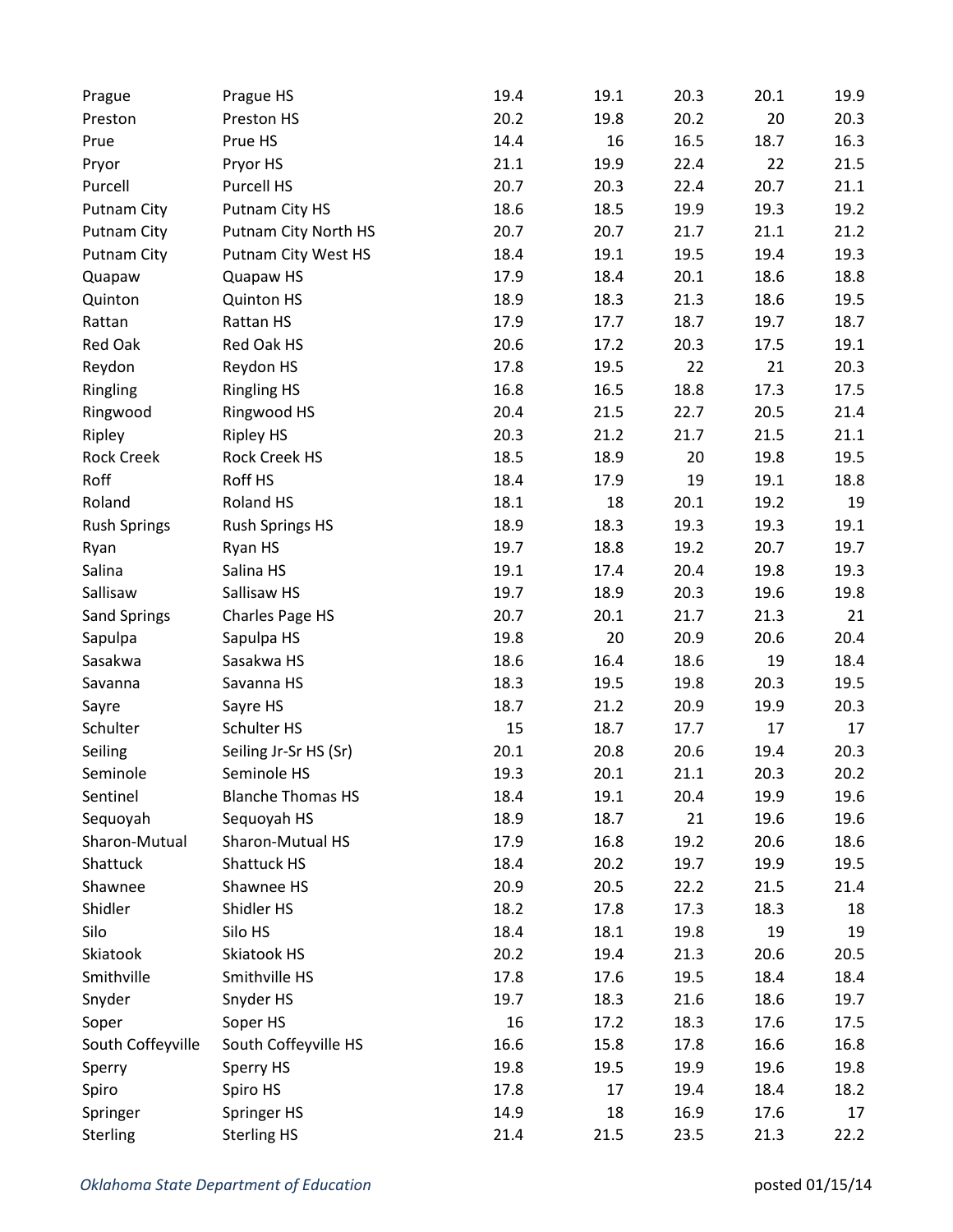| Stigler           | Stigler HS                                         | 19.7 | 18.2 | 21.5 | 18.7 | 19.7 |
|-------------------|----------------------------------------------------|------|------|------|------|------|
| Stillwater        | Stillwater HS                                      | 22.7 | 22.3 | 23.1 | 22.7 | 22.8 |
| Stilwell          | <b>Stilwell HS</b>                                 | 17.6 | 17.3 | 19.5 | 18.8 | 18.4 |
| Stonewall         | <b>Stonewall HS</b>                                | 20.9 | 19.5 | 21.5 | 20.3 | 20.8 |
| Stratford         | <b>Stratford HS</b>                                | 16.8 | 16.5 | 19.3 | 18.3 | 17.9 |
| Stringtown        | Stringtown HS                                      | 17   | 15.4 | 20.4 | 19   | 18.1 |
| Strother          | Strother HS                                        | 18.9 | 19.2 | 20   | 18.7 | 19.3 |
| Stroud            | Stroud HS                                          | 19.8 | 19.1 | 21.6 | 20.5 | 20.4 |
| Stuart            | <b>Stuart HS</b>                                   | 21   | 19.3 | 17.8 | 19.5 | 19.5 |
| Sulphur           | Sulphur HS                                         | 19.8 | 19.2 | 20.3 | 19.4 | 19.8 |
| Tahlequah         | Tahlequah HS                                       | 20.9 | 19.9 | 21.5 | 21.3 | 21.1 |
| Talihina          | Talihina HS                                        | 16.8 | 17.5 | 17.3 | 17.8 | 17.5 |
| Taloga            | Taloga HS                                          | 15.3 | 19   | 19.3 | 20.5 | 18.8 |
| Tecumseh          | Juvenile Ctr                                       | 21   | 15   | 13   | 13   | 16   |
| Tecumseh          | <b>Tecumseh HS</b>                                 | 20.2 | 20.7 | 22   | 21.5 | 21.2 |
| Temple            | Temple HS                                          | 18.4 | 17.9 | 20.6 | 18.9 | 19.1 |
| Texhoma           | Texhoma HS                                         | 17.6 | 18.3 | 19.3 | 19.4 | 18.7 |
| Thackerville      | Thackerville HS                                    | 14.9 | 18.2 | 17.3 | 16.8 | 16.9 |
|                   | Thomas-Fay-Custer Thomas-Fay-Custer Unified        | 19.6 | 21.6 | 20.8 | 21.1 | 20.8 |
| Timberlake        | Timberlake HS                                      | 19.5 | 19.6 | 20.2 | 21   | 20.2 |
| Tipton            | <b>Tipton HS</b>                                   | 18   | 17.5 | 18.5 | 17.4 | 18   |
| Tishomingo        | <b>Tishomingo HS</b>                               | 18.9 | 18.8 | 20.3 | 18.9 | 19.4 |
| Tonkawa           | Tonkawa HS                                         | 21.7 | 22.8 | 22.5 | 22.8 | 22.5 |
| Tulsa             | Booker T. Washington HS                            | 22.2 | 21.1 | 22.7 | 22   | 22.2 |
| Tulsa             | Central HS                                         | 14.7 | 16.9 | 17.6 | 16.6 | 16.5 |
| Tulsa             | Daniel Webster HS                                  | 16.1 | 15.9 | 17.4 | 16.9 | 16.7 |
| Tulsa             | East Central HS                                    | 15.2 | 16.7 | 17   | 17.5 | 16.7 |
| Tulsa             | McLain HS For Sci./Technol                         | 14   | 16   | 16.7 | 16.2 | 15.9 |
| Tulsa             | <b>Memorial HS</b>                                 | 17.5 | 18.3 | 19.1 | 19.2 | 18.7 |
| Tulsa             | Nathan Hale HS                                     | 15.2 | 16.6 | 16.9 | 16.9 | 16.5 |
| Tulsa             | Thomas Edison Preparator                           | 20.9 | 20   | 22.2 | 21.2 | 21.2 |
| Tulsa             | Will Rogers HS                                     | 8    | 13   | 11   | 12   | 11   |
|                   | Tulsa Charter: Schl / Tulsa Schl Of Arts & Science | 25.3 | 21.4 | 25.6 | 22.5 | 23.9 |
| Tupelo            | <b>Tupelo HS</b>                                   | 16.7 | 17.5 | 18.7 | 17.5 | 17.7 |
| Turner            | <b>Turner HS</b>                                   | 17.6 | 17.5 | 19.3 | 19.1 | 18.5 |
| Turpin            | <b>Turpin HS</b>                                   | 17   | 16.7 | 19.7 | 20.3 | 18.6 |
| Tushka            | Tushka HS                                          | 20.2 | 19.3 | 20.3 | 19.7 | 20.1 |
| Tuttle            | <b>Tuttle HS</b>                                   | 20.2 | 20.2 | 21.2 | 21   | 20.8 |
| Tyrone            | Tyrone HS                                          | 14.9 | 17.1 | 17.1 | 16.8 | 16.6 |
| Union             | Union HS                                           | 20.7 | 20.9 | 21.3 | 21.2 | 21.2 |
| <b>Union City</b> | Union City HS                                      | 22.6 | 21.5 | 25.3 | 22.3 | 23   |
| Valliant          | Valliant HS                                        | 18   | 18.4 | 21.2 | 19.2 | 19.3 |
| Vanoss            | Vanoss HS                                          | 20.4 | 19.7 | 21   | 20.4 | 20.4 |
| Varnum            | Varnum HS                                          | 17.4 | 18.7 | 19.2 | 20.2 | 19.1 |
| Velma-Alma        | Velma-Alma HS                                      | 17.1 | 18.1 | 19.7 | 19.8 | 18.9 |
| Verden            | Verden HS                                          | 19.3 | 18.7 | 19.7 | 17.2 | 18.8 |
| Verdigris         | Verdigris HS                                       | 20.2 | 20   | 20.7 | 20.7 | 20.5 |